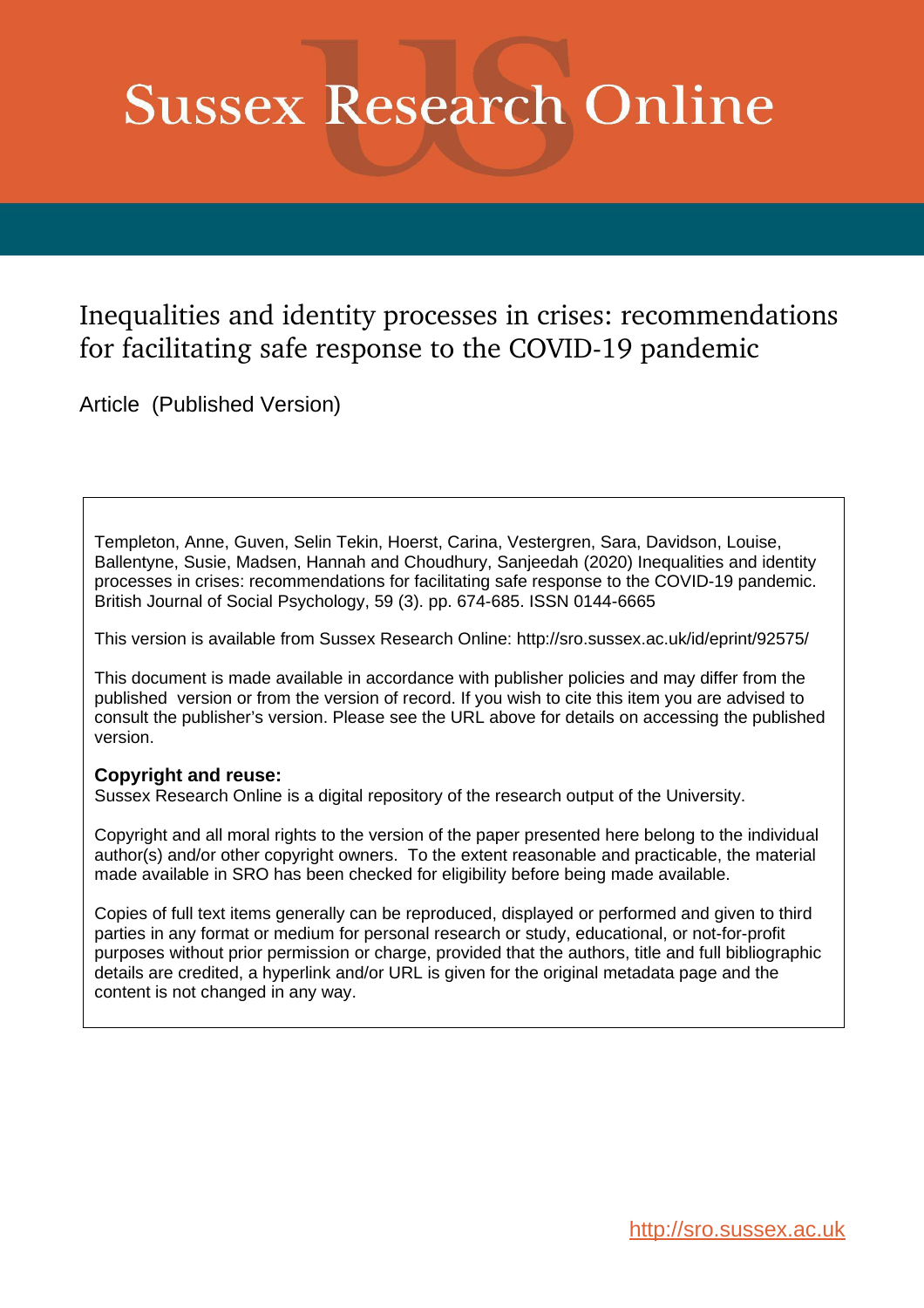



British Journal of Social Psychology (2020), 59, 674–685 © 2020 The Authors. British Journal of Social Psychology published by John Wiley & Sons Ltd on behalf of British Psychological Society

www.wileyonlinelibrary.com

## Special Section Paper

## Inequalities and identity processes in crises: Recommendations for facilitating safe response to the COVID-19 pandemic

Anne Templeton1 [\\*](https://orcid.org/0000-0002-5422-6297) , Selin Tekin Guven<sup>2</sup> , Carina Hoerst[2](https://orcid.org/0000-0003-2053-7502) , Sara Vestergren<sup>3</sup> D, Louise Davidson<sup>[2](https://orcid.org/0000-0002-1088-9988)</sup> D, Susie Ballentyne<sup>2</sup> D, Hannah Madsen<sup>1</sup> and Sanjeedah Choudhury<sup>2</sup>

<sup>1</sup>University of Edinburgh, UK <sup>2</sup>University of Sussex, UK <sup>3</sup>University of Salford, UK

> Structural inequalities and identity processes are pivotal to understanding public response to COVID-19. We discuss how identity processes can be used to promote communitylevel support, safe normative behaviour, and increase compliance with guidance. However, we caution how government failure to account for structural inequalities can alienate vulnerable groups, inhibit groups from being able to follow guidance, and lead to the creation of new groups in response to illegitimate treatment. Moreover, we look ahead to the longitudinal impacts of inequalities during pandemics and advise government bodies should address identity-based inequalities to mitigate negative relations with the public and subsequent collective protest.

Identity processes related to structural inequalities are fundamental to understanding how and why disasters should be managed. During public health emergencies, members of racial and ethnic minority groups have higher rates of both illness and death (Dash, 2013). In the COVID-19 pandemic, BAME (Black, Asian, and minority ethnic) people are more likely to die from COVID-19 than White populations in both the United States (Garg et al., 2020) and United Kingdom (ONS, 2020). Following guidance such as physical distancing and protecting elderly populations could be more difficult for BAME groups as they are more likely to live in densely populated areas (Bravo et al., 2018; Jackson et al., 2000) and in multi-generational households (Loftquist, 2012), thus limiting the possibility to protect older generations. While facing these institutional barriers, BAME people are also 54% more likely to be fined under COVID-19 rules for not following guidance (Gidda, 2020). Despite high willingness to follow guidance to self-isolate, people from the lowsocioeconomic status (SES) households are six times less likely to be able to work from home and three times less likely to be able to self-isolate (Atchison et al., 2020). These

This is an open access article under the terms of the [Creative Commons Attribution](http://creativecommons.org/licenses/by/4.0/) License, which permits use, distribution and reproduction in any medium, provided the original work is properly cited.

<sup>\*</sup>Correspondence should be addressed to Dr Anne Templeton, 7 George Square, University of Edinburgh, Edinburgh EH89JZ, UK (email: [a.templeton@ed.ac.uk](mailto:)).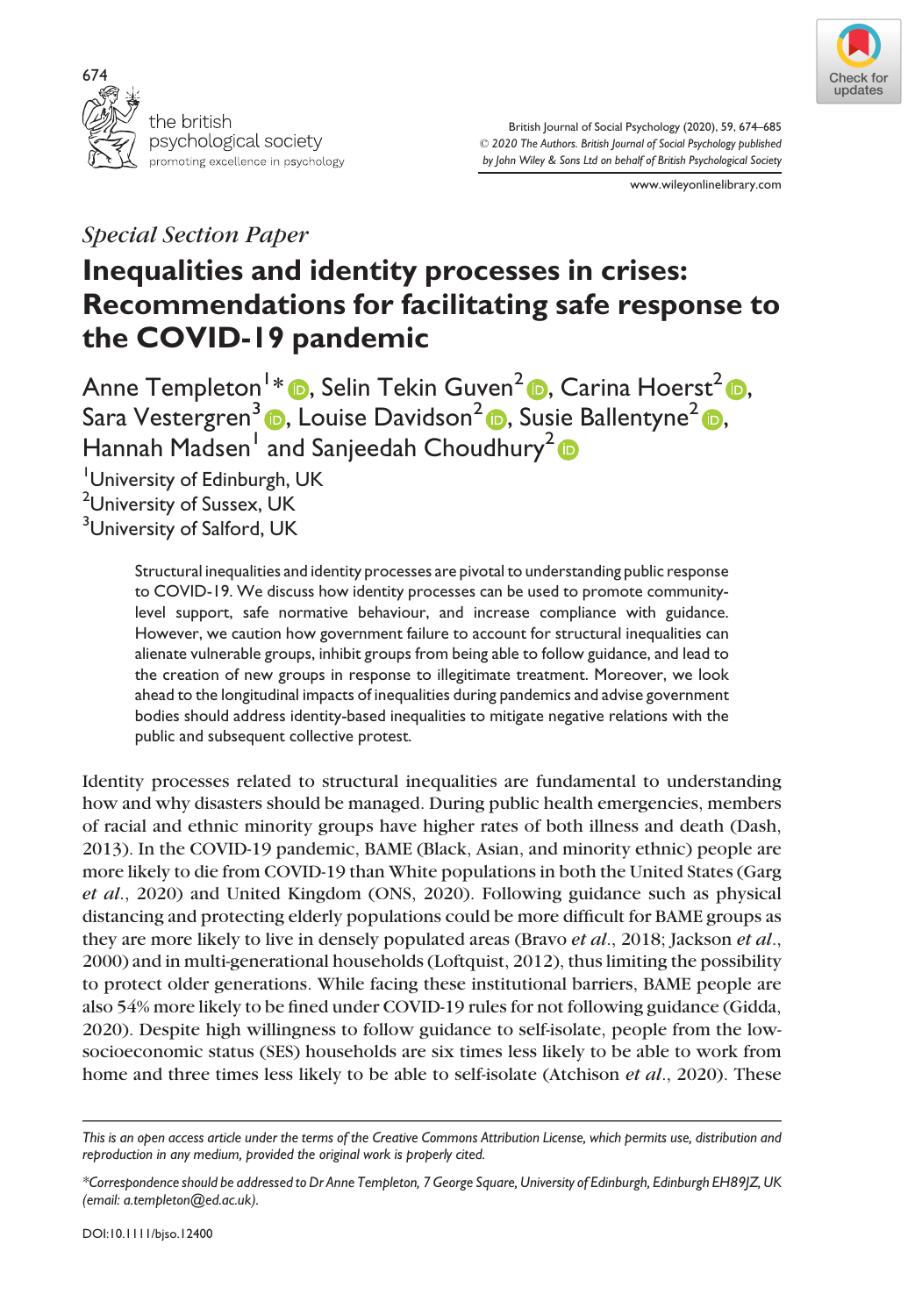inequalities have led to calls for BAME and low-SES populations to receive additional financial aid (e.g., Ubele, 2020), protective measures, and mental health support (e.g., NHS, 2020) to mitigate the disproportionate effect of COVID-19 on the communities.

Research on collective behaviour demonstrates how new identities can act as a protective buffer for well-being during crises (Alfadhli et al., 2019), how identity-relevant social norms regarding safety can facilitate behaviour change and social support at a collective level (Drury & Reicher, 2009), and how leaders can act as effective emblems of desired behaviour (Platow et al, 2015). However, research also demonstrates how social norms can encourage unsafe behaviours (e.g., Hopkins & Reicher, 2016; Stott et al., 2001), how leaders can alienate groups by treating them illegitimately (Haslam *et al.*, 2010) and how identity-based structural inequalities decrease community cohesion, compliance with guidance, and perceived legitimacy of governments (Mazepus & van Leeuwen, 2019). To manage disasters effectively, governments and other state actors must seek to understand and address the effects that identity-based structural inequalities have on community cohesion and support, ability to follow government guidance, perception of leaders, and community activism post-pandemic. We explore these research avenues in turn and focus on providing guidance to improve community wellbeing, encourage social support, facilitate safe behaviour, provide legitimate leadership, maintain community cohesion post-pandemic, and mitigate resentment towards governments post-disaster. A summary of key recommendations is provided in Table 1.

#### Facilitate inclusive emergent support groups

People have multiple social identities (Tajfel & Turner, 1979), for example as a member of their family or nation. Previous research on disasters suggests that new social groups can form when people become united under a shared social identity through a common fate (Drury et al., 2019; Drury et al., 2009). In line with self-categorization theory (Turner et al., 1987), people may shift from their personal identities to a shared identity as a member of the particular group facing the disaster. This is important for understanding social support since people are more likely to provide help to ingroup, rather than outgroup, members in emergencies (e.g., Levine *et al.*, 2005), and the belief that ingroup members will provide help can lead to increased engagement in supportive actions for the community (e.g., Drury et al., 2016). As such, these shared social identities can be harnessed to mobilize collective support within communities (e.g., see Vestergren et al., 2018).

However, previous research on emergencies has mostly focussed on situations where survivors shared an equal threat. When people believe they are disproportionately affected based on an existing social identity (e.g., being a traveller, see Ntontis et al., 2020), it can make that identity salient and lead to construing the situation in terms of intergroup relations and pre-existing discrimination, thus hindering identification with the new disaster group. Moreover, new social identities can emerge based on shared reactions to a situation (Thomas & McGarty, 2009; Thomas et al., 2009, 2012) such as that BAME and low-SES populations are disproportionately affected by the pandemic. When people define themselves as groups based around shared opinions, it can be a strong predictor of commitment to social actions regarding that identity (Bliuc et al., 2007). Thus, governments that coordinate public response based on assumptions of equal threat risk creating further divisions. Instead, governments should mitigate divisions by coordinating collective support networks that address additional support needed by BAME and low-SES communities.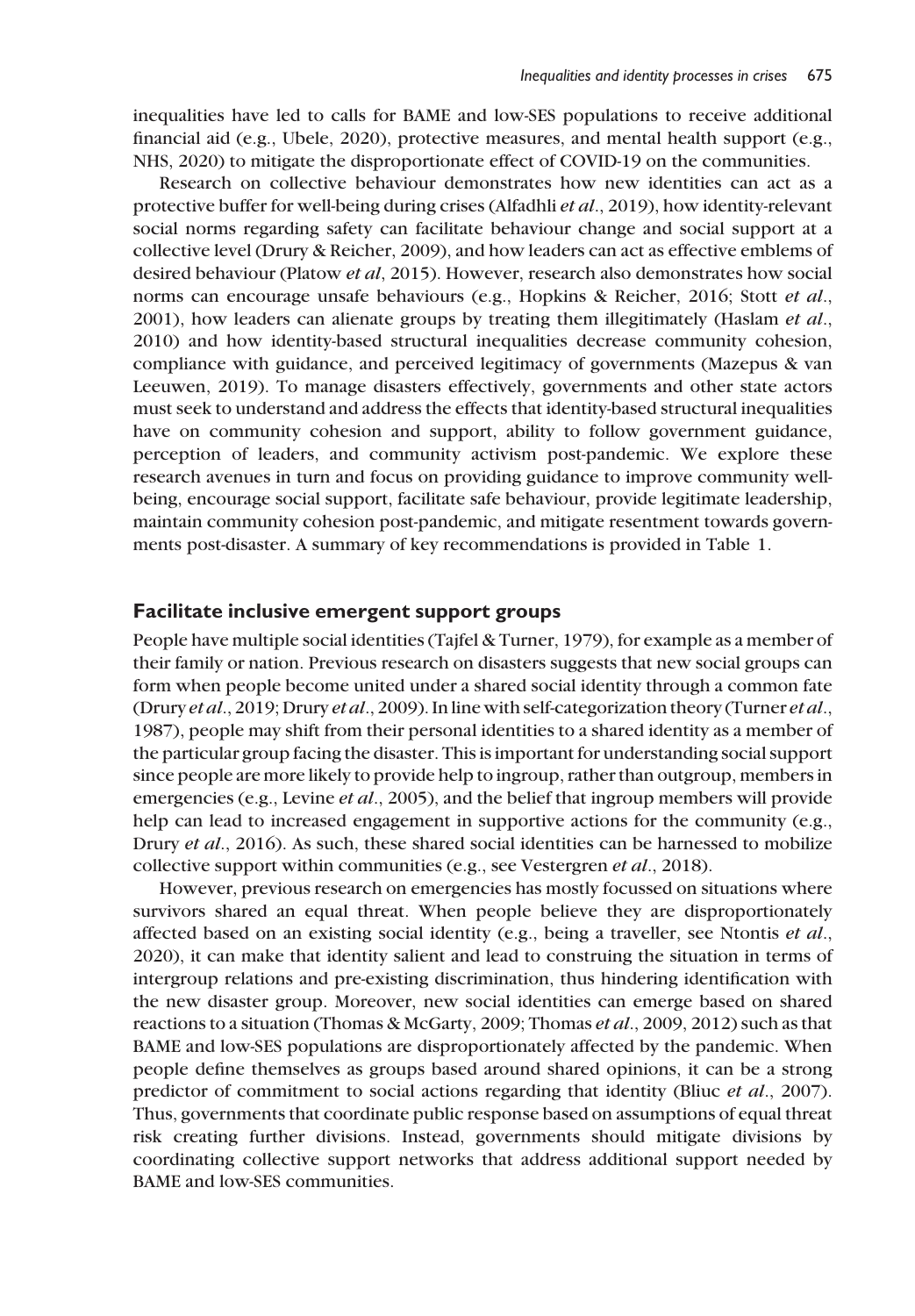#### 676 Anne Templeton et al.

|                              |  |  |  | Table 1. Summary of recommendations for governments, state actors, and other stakeholders to |
|------------------------------|--|--|--|----------------------------------------------------------------------------------------------|
| effectively handle pandemics |  |  |  |                                                                                              |

| Overarching theme                                                         | Recommendations                                             | Actions                                                                                                                                                                                                                                                          |  |  |
|---------------------------------------------------------------------------|-------------------------------------------------------------|------------------------------------------------------------------------------------------------------------------------------------------------------------------------------------------------------------------------------------------------------------------|--|--|
| Facilitate emergent groups<br>and mobilize social identities              | Encourage group-<br>based support                           | Mobilize neighbourhood identities, prime the<br>importance of looking after neighbours for<br>the good of the group.                                                                                                                                             |  |  |
|                                                                           | Mitigate division by<br>addressing societal<br>inequalities | Coordinate collective support networks that<br>address additional support needed by BAME<br>and low-SES communities.                                                                                                                                             |  |  |
| Make safe behaviour<br>normative and inclusive                            | Create new norms<br>within existing<br>groups               | Demonstrate how desired behaviour aligns<br>with the group definition and group interest.                                                                                                                                                                        |  |  |
|                                                                           | Address societal<br>inequalities                            | Create norms that the public can follow in<br>order to avoid outgroup exclusion.<br>Provide resources to facilitate following<br>guidance, for example, increase resources<br>and work with housing organizations and                                            |  |  |
|                                                                           |                                                             | community clinics.<br>Work with local community leaders and<br>groups.                                                                                                                                                                                           |  |  |
| Provide legitimate leadership                                             | Provide clear<br>information                                | Provide guidance that: respects the needs of<br>communities; explains why behaviour is<br>necessary; informs how to follow guidelines;<br>provides regular updates about actions being<br>taken by authorities.                                                  |  |  |
|                                                                           | Provide identity-based<br>leadership                        | Act in the group interest and follow the<br>guidance given to the public.                                                                                                                                                                                        |  |  |
| Facilitate maintenance of new<br>communities                              | Maintain community<br>support<br>Address inequalities       | Encourage events and activities that enable<br>people to maintain their social connections.                                                                                                                                                                      |  |  |
|                                                                           | now                                                         | Identify affected groups within communities to<br>ensure they receive sufficient long-term<br>support (e.g., financial aid).                                                                                                                                     |  |  |
| New avenues for social<br>identities and collective<br>behaviour research | Social norm processes                                       | Research how organizations can change pre-<br>existing norms to encourage new safe<br>normative behaviours.                                                                                                                                                      |  |  |
|                                                                           | Learn from other<br>disciplines                             | Incorporate research on inequalities in mass<br>disasters, e.g., how different groups are<br>affected by disasters, prejudice groups face<br>when they are unable to comply with<br>guidance, and how illegitimate treatment can<br>lead to long-term campaigns. |  |  |

#### Create inclusive norms for safe behaviour

To facilitate safe public response in the COVID-19 pandemic, governments and state actors should look to how group definitions and social norms can be harnessed to promote particular behaviour. Group members have shared understandings of their group definitions and what behaviours are considered normative, beneficial, or disadvantageous for the group (McGarty, 1999; Tajfel & Turner, 1979). This can both promote and reduce safe behaviours during the COVID-19 pandemic. For example,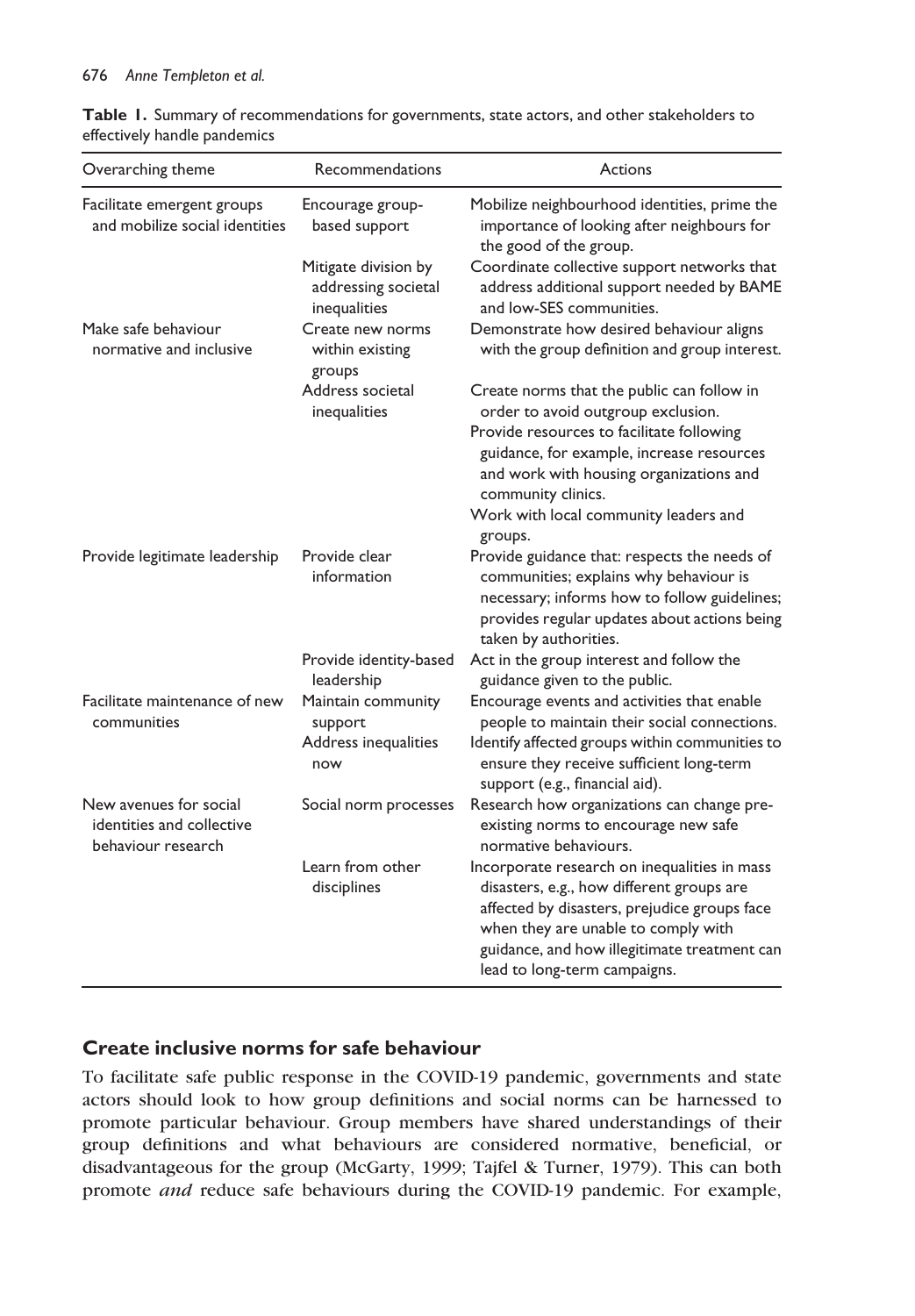predefined notions around masculinity can deter men from taking safety precautions such as wearing masks due to believing their group to be too strong to become ill (Capraro & Barcelo, 2020; Levita, 2020). Creating new norms (e.g., physical distancing) within existing social identities and limiting previous norms that are now dangerous (e.g., handshaking) also poses a unique challenge post-COVID-19 as people return to familiar environments that hold expected behaviours (e.g., physical closeness). To make safe behaviour normative, safe behaviours should be encouraged and unsafe behaviours discouraged in the group interest, and collective safety made central to group definition. For example, the Prime Minister of New Zealand, Jacinda Ardern, addressed the nation emphasizing a group definition that New Zealanders are community-minded and look after one another. In the same address, Ardern emphasized the common threat of the pandemic to New Zealand and said that actions from friends, family, and neighbours were needed to support vulnerable populations (RNZ, 2020). Importantly, the address was accompanied by clear government guidance about how to interact with community members safely (New Zealand Government, 2020).

When group members know which behaviours are normative (safe) and nonnormative (unsafe), they can collectively self-regulate unsafe behaviours by encouraging ingroup members to follow established norms (e.g., Drury *et al.*, 2015; Stott *et al.*, 2001). However, following social norms depends on the perception that the action is within the shared goals of the group (Ntontis et al., 2020). Social norms must be actively established to encourage behavioural transference during the COVID-19 pandemic. For example, maintaining physical distance from our ingroup provides a unique challenge as we tend to seek greater physical proximity to ingroup, rather than outgroup, members, and feel safe and take joy from it (Novelli, 2010; Novelli et al., 2013). Making distancing normative can be achieved through demonstrating that it is within the shared goals of the group, e.g., collectively mitigating virus spread. Thus, to facilitate community support and adherence to guidelines, governments should promote a shared social identity which defines safe health behaviours as normative, in the groups' interest, and under shared goals.

A caveat when encouraging collective safe behaviour is that compliance with guidance can be challenging when social identities are incongruent with the ability to adhere. Citizens may want to follow official guidance but be unable to adhere due to group-based inequalities. For example, physical distancing is difficult for BAME groups who live in densely populated areas (Jackson *et al.*, 2000) and are highly represented in roles that require being close to others and are associated with increased mortality rates during the COVID-19 pandemic (Public Health England, 2020) such as being key workers (The Health Foundation, 2020) and transport drivers (ONS, 2020). Previous research also highlights that BAME and low-socio-economic groups are vulnerable to unstable working conditions in disasters (Wang et al., 2017) which can make it difficult to follow guidance such as staying home. In the United Kingdom, BAME groups are more likely to be unemployed than the White population (Gov.uk, 2019), and low-SES groups are most likely to experience disruption to essential services like food banks (Bulman, 2020). As a result, people from low-SES backgrounds may be forced to leave their home for financial reasons (Atchison et al., 2020; Barnard, 2020), yet are often the most overlooked in emergency planning (Blake et al, 2017; Pelling & Dill, 2006; Smith, 2006).

Creating societal norms and guidance that ignore structural societal inequality by including infeasible practices (e.g., isolating) risks exclusion of vulnerable groups. These seemingly non-normative behaviours (e.g., leaving home) can lead to punishment such as BAME populations being disproportionately fined for not following guidance (Gidda, 2020). It can also lead to exclusion from other groups due to being blamed for the disease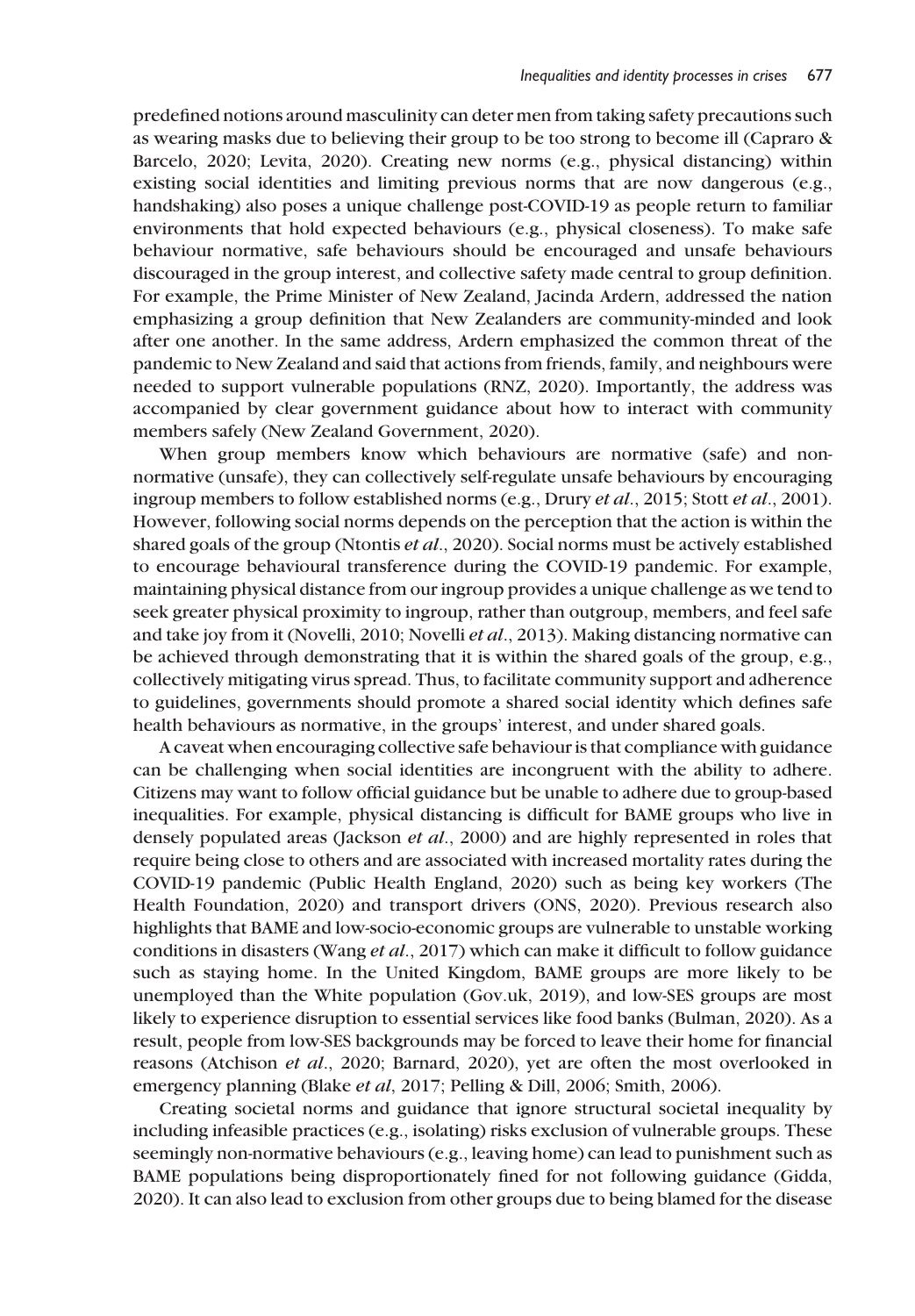(e.g., blaming Muslims in India for COVID-19 spread, see Dovidio et al., 2020). Consequently, this can increase the risk of being perceived as an outgroup compared to those united against the virus. In turn, being rendered outgroup can increase the animosity, prejudice, and hostility already faced (Jackson et al., 2019), and decrease protective efforts through reduced empathy towards those groups (Cikara et al., 2011).

To increase inclusivity and promote safe behaviour in vulnerable communities during disasters, governments can increase resources for community-based organizations such as housing organizations supporting at-risk tenants experiencing financial difficulties (Shelter, 2020). These community-based organizations can effectively support vulnerable people within communities (e.g., Radical Housing Network et al., 2019) and are likely to be more trusted since they are within the community's shared social identity. These organizations can support vulnerable communities to adhere to guidelines, which in turn can decrease the risk of antagonist and hostile intergroup relations.

Inequalities in disasters have been studied by various disciplines such as geography, history, anthropology, and sociology (e.g., Oliver-Smith, 1991; Pitarka et al., 1998; Tierney et al., 2006). However, the implications of social inequality in mass disasters have received little attention within the social identity literature (for exceptions, see Drury & Tekin Guven, 2020; Muldoon et al., 2017). Social identity research can learn from other disciplines regarding the role of structural inequalities in responses to mass disasters. Specifically, the extent to which people can follow guidance given by more privileged groups and how disasters disproportionately affect people from different social backgrounds can develop our understanding of intergroup and intragroup relations in crises.

#### Promote behaviour change through legitimate leadership

The public are more likely to adhere to government behavioural recommendations when they trust the government can control the virus spread (Rubin et al., 2009; Tang & Wong, 2003). Successful leadership (i.e., promoting legitimacy and public adherence to recommendations) hinges on public perception that leaders are part of the group and working in the group interest (Platow et al., 2015; Reicher, 1984; Renwick, 2019). Actions of leaders during the pandemic have showcased how they can successfully facilitate behaviour change, but conversely how leaders can create divisions by acting differently to those they guide and alienate group members through their actions.

To lead effectively, leaders must be seen as representatives of their group in order to define shared norms, which entails being seen as a prototypical member and acting in the group's interest (Haslam et al., 2010; Steffens et al., 2013). The way that Jacinda Arden positions herself as a member of the national group and advocates that new behaviours are in the national interest can serve as a successful example of leaders using identity principles to facilitate behaviour change (see Wilson, 2020). However, some actions by leaders demonstrate how divisions can be created by disobeying guidance the public are required to follow, such as Donald Trump refusing to wear a facemask despite his administration's advice to the public (Smith, 2020) or Dominic Cummings travelling 250 miles (Reicher, 2020). Actions seen to undermine government guidance risks reducing public trust and legitimacy of government leadership by creating different systems of behaviour for the government and the public, thus eroding the effectiveness of future leadership guidance (Pucic, 2014).

Similarly, governments can alienate groups by failing to communicate appropriately or provide adequate resources. Governments can increase their perceived legitimacy by respecting the needs of communities, providing health-focused information about why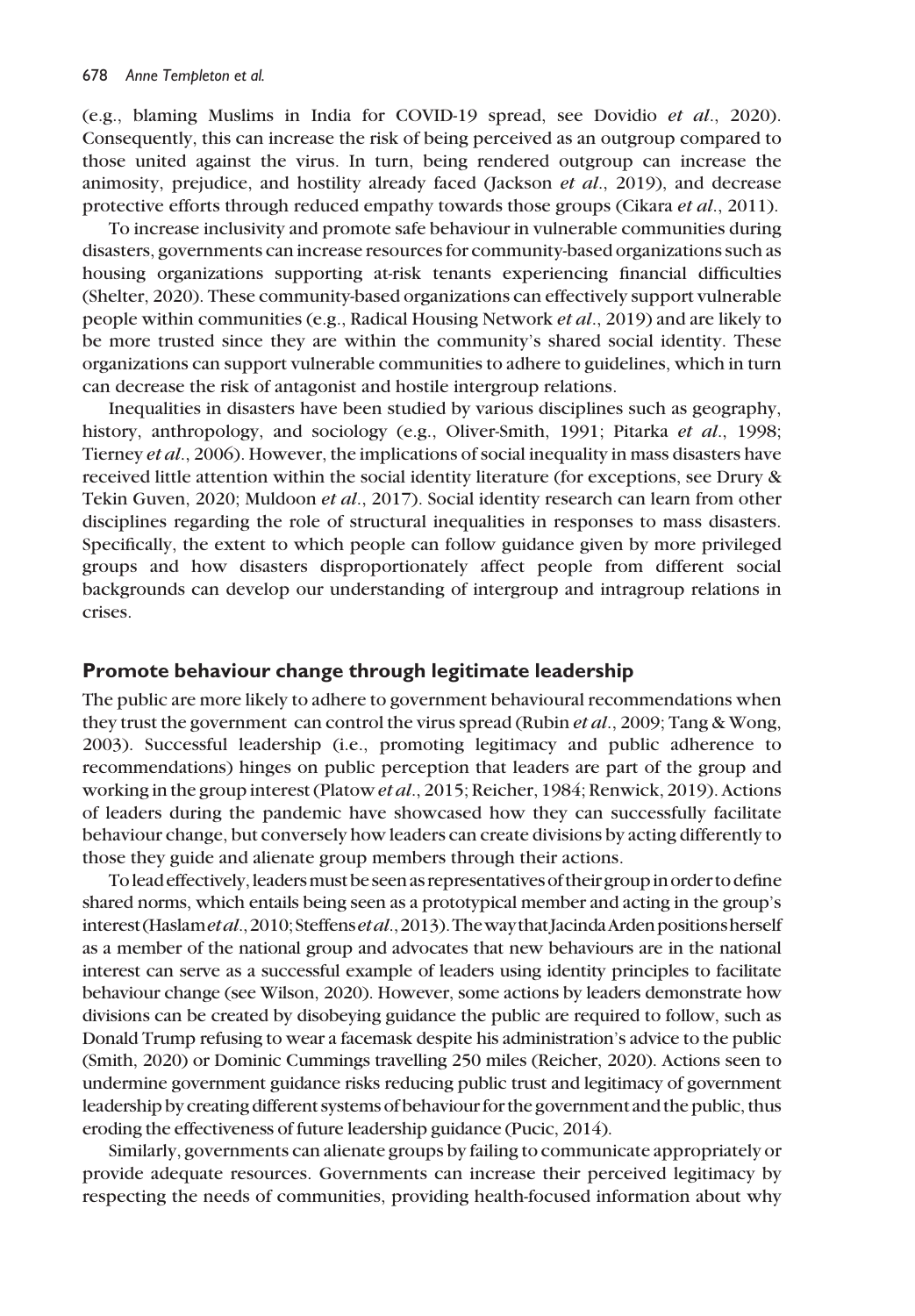procedures are necessary, providing regular updates about government actions, and giving sufficient practical information about how to respond (Bonell et al., 2020; Carter et al., 2016). Crucially, governments should follow fair procedures and distribute information and resources appropriately (Mazepus & van Leeuwen, 2019), since social disparity in who receives help from state actors can exacerbate societal divisions when those most disadvantaged are neglected (Gratz, 2015; Hartman & Squires, 2006). To avoid these failures, government bodies should create plans for communicating with local groups and provide them with necessary resources so that structural inequalities are prioritized and suitably managed. This would ensure that the most vulnerable populations receive sufficient help to counteract their disadvantaged positions and make it possible to adhere to guidance.

#### Maintain societal cohesion post-disaster by addressing inequalities

Post-pandemic, communities can provide vital support systems that improve well-being. However, the breakdown of support systems can leave vulnerable groups stranded, and common experiences of illegitimate treatment during the pandemic can be mobilized into collective actions against authorities.

Maintaining supportive communities will be critical to improving well-being postpandemic. Social identification with groups can improve well-being during stressful periods when support is perceived (Haslam et al., 2010; Jetten et al., 2012), and perceived collective efficacy can increase positive psychological outcomes such as post-traumatic growth (Muldoon et al., 2017). Community responses to flooding (Ntontis et al., 2020) and environmental campaigns (Vestergren et al., 2018, 2019) demonstrate how emergent groups can be sustained or diminished through mutual recognition of disaster experiences, communication, and participation in collective events related to the disaster. To maintain supportive communities after COVID-19, governments can encourage collective events based around the new supportive communities to maintain the new identities and social connections, such as continuing resource sharing and providing support within communities.

In contrast, social identities can break down and lead to individualist behaviours if there is no longer a perceived common fate (Ntontis et al., 2020) or no possibilities for intragroup relations to endure (Vestergren et al., 2018). This is particularly important for BAME and low-SES populations as they are more likely to suffer mental health and financial difficulties in the aftermath of disasters (de Silva & Kawasaki, 2018; Jones et al., 2011), yet risk losing support from people who no longer perceive COVID-19 as a collective issue. One way to mitigate this is for governments to provide additional financial and mental health support to mitigate the disproportionate effect of COVID-19 on the communities. However, different communities may have specific needs, and mistrust between disasteraffected populations and government representatives can lead to the community needs not being met (e.g., Legerski et al., 2012). As such, government bodies should seek to work with community members to identify needs and provide resources. This can be done by working with trusted community leaders and providing resources to already established community initiatives (e.g., community clinics) who are trusted and whom people turn to for support (for successful examples, see Charles, 2019).

Trust in authorities is also integral to understanding collective reactions in the aftermath of disasters. The perception that responding agencies have acted unfairly can create enduring animosity and render them as outgroups (Vestergren et al., 2018). This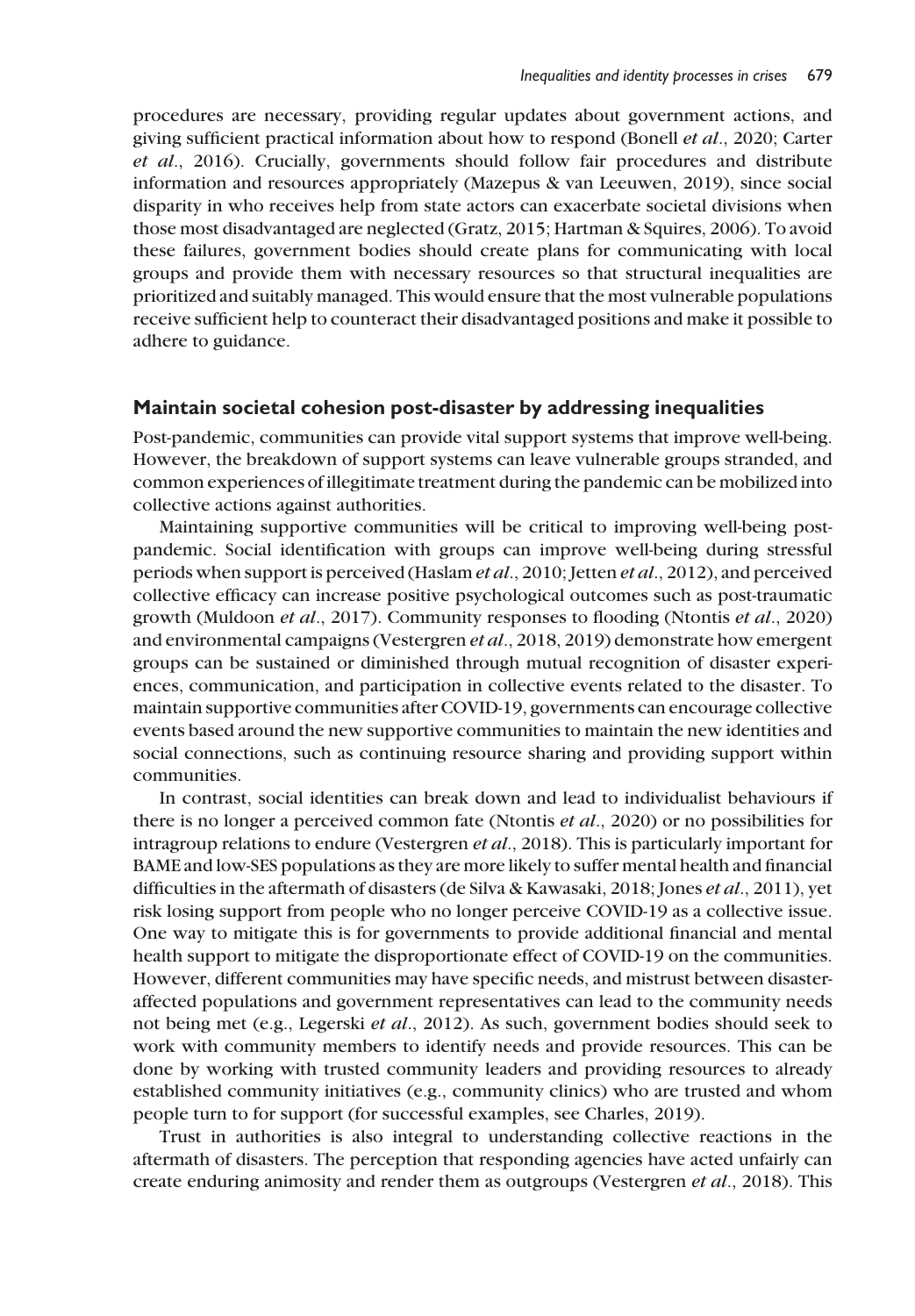can make it more difficult for governments to facilitate public adherence to guidelines and the support needed in the aftermath of the pandemic. In certain circumstances, those affected by disasters develop collective campaigns to hold authorities accountable for issues such as inadequate resources (Mazepus & van Leeuwen, 2019) and services (Aldrich, 2013; Lewis, 2005). For example, campaigns such as protests against resource inequality and lack of government communication in the Ebola outbreak in Liberia, Guinea, and Sierra Leone, resulted in violent clashes between groups of the public and government forces (Cohn & Kutalek, 2016) and serve as a warning to where disaster mismanagement can lead.

To avoid long-term public opposition and collective campaigns, governments and state actors should empower groups by recognizing inequalities and disadvantages, distributing resources fairly, and providing adequate economic aid and government support. Rather than imposing measures with which people cannot comply (e.g., staying home when one cannot afford to) and imposing inadequate top-down support, governments should focus on cooperating with groups and listening to their needs then provide them accordingly.

#### **Conclusions**

Government handling of the COVID-19 pandemic has shone a light on social identity research and exposed avenues for future work. Research on social identities is crucial to understanding community resilience, facilitating safe social norms, and providing effective leadership in pandemics. Importantly, the research indicates how identity definitions and norms can be counterproductive to safety, as well as how poor leadership can exasperate inequalities and lead to long-term challenges to governance.

We argue that future research should focus on the importance of inequalities in understanding response to mass disasters. To manage disasters safely, it is imperative that governments provide fair and legitimate support to mitigate stigmatization of marginalized groups. Addressing systematic inequalities should be fundamental to disaster planning to improve access to resources and opportunities for compliance, and avoid animosity during and post-pandemic. Governments and state actors should see communities as an additional resource for collective social support, but they must empower groups through giving them sufficient resources to help overcome existing inequalities. The importance of these areas in mass disasters is often overlooked in the social identity literature. Thus, we recommend that social identity theorists should look to research from other disciplines in mass disasters to enhance understanding of intergroup relations and actions against inequalities.

#### Acknowledgements

Our sincere thanks go to the editor and reviewers for their helpful suggestions in shaping this manuscript.

#### Author contribution

Anne Templeton (Conceptualization; Writing – original draft; Writing – review & editing) Selin Tekin Guven (Conceptualization; Writing – review & editing) Carina Hoerst (Conceptualization; Writing – review & editing) Sara Vestergren (Conceptualization;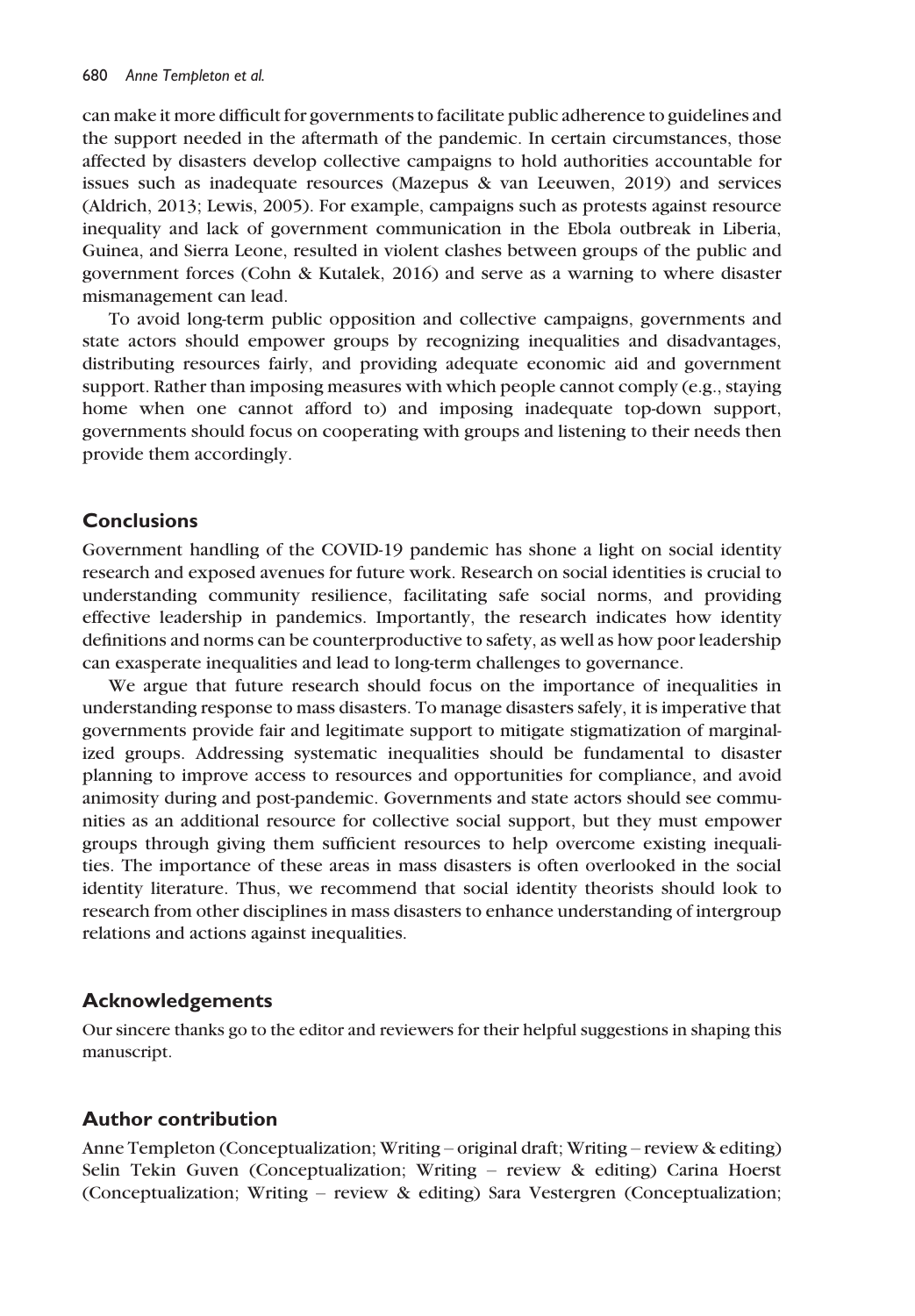Writing – review & editing) Louise Davidson (Conceptualization; Writing – review & editing) Susie Ballentyne (Conceptualization; Writing – review & editing) Hannah Madsen (Conceptualization; Writing – review & editing) Sanjeedah Choudhury (Conceptualization; Writing – review & editing)

#### Conflict of interest

All authors declare no conflict of interest.

#### Data availability statement

Data sharing is not applicable to this article as no new data were created or analysed in this study.

#### **References**

- Aldrich, D. P. (2013). Rethinking civil society–state relations in Japan after the Fukushima accident. Polity, 45, 249–264.<https://doi.org/10.1057/pol.2013.2>
- Alfadhli, K., Güler, M., Cakal, H., & Drury, J. (2019). The role of emergent shared identity in psychosocial support among refugees of conflict in developing countries.International Review of Social Psychology, 32(1), 2.<https://doi.org/10.5334/irsp.176>
- Atchison, C., Bowman, L., Vrinten, C., Redd, R., Pristera, P., Eaton, J. W., & Ward, H. (2020). Perceptions and behavioural responses of the general public during the COVID-19 pandemic: A cross-sectional survey of UK adults. Health Sciences, [https://doi.org/10.1101/2020.04.01.](https://doi.org/10.1101/2020.04.01.20050039) [20050039](https://doi.org/10.1101/2020.04.01.20050039)
- Barnard, H. (2020). Coronavirus: What does it mean for people restricted by poverty? Joseph Rowntree Foundation. Retrieved from [https://www.jrf.org.uk/blog/what-does-covid-19-mean](https://www.jrf.org.uk/blog/what-does-covid-19-mean-people-restricted-poverty)[people-restricted-poverty](https://www.jrf.org.uk/blog/what-does-covid-19-mean-people-restricted-poverty) [.](http://.)
- Blake, D., Marlowe, J., & Johnston, D. (2017). Get prepared: Discourse for the privileged? International Journal of Disaster Risk Reduction, 25, 283–288. [https://doi.org/10.1016/j.ijd](https://doi.org/10.1016/j.ijdrr.2017.09.012) [rr.2017.09.012](https://doi.org/10.1016/j.ijdrr.2017.09.012)
- Bliuc, A., McGarty, C., Reynolds, K., & Muntele, D. (2007). Opinion-based group membership as a predictor of commitment to political action. European Journal of Social Psychology, 37, 19-32. <https://doi.org/10.1002/ejsp.334>
- Bonnell, C., Michie, S., Reicher, S., West, R., Bear, L., Yardley, L., Curtis, V., Amlot, R., & Rubin, G. J. (2020). Harnessing behavioural science in public health campaigns to maintain 'social distancing' in response to the COVID-19 pandemic: Key principles. Journal of Epidemiology Community Health.<https://doi.org/10.1136/jech-2020-214290>
- Bravo, M., Anthopolos, A., Kimbro, R., & Miranda, M. (2018). Residential racial isolation and spatial patterning of type 2 diabetes mellitus in Durham. North Carolina. American Journal of Epidemiology, 187(7), 1467–1476.<https://doi.org/10.1093/aje/kwy026>
- Bulman, M. (2020). Coronavirus: Foodbanks to close amid Covid-19 chaos. The Independent. Retrieved from [https://www.independent.co.uk/news/uk/home-news/coronavirus-uk-food-ba](https://www.independent.co.uk/news/uk/home-news/coronavirus-uk-food-banks-close-poverty-shortage-a9405351.html) [nks-close-poverty-shortage-a9405351.html](https://www.independent.co.uk/news/uk/home-news/coronavirus-uk-food-banks-close-poverty-shortage-a9405351.html).
- Capraro, V., & Barcelo, H. (2020). The effect of messaging and gender on intentions to wear a face covering to slow down COVID-19 transmission.<https://doi.org/10.31234/osf.io/tg7vz>
- Carter, H., Drury, J., Rubin, G. J., Williams, R., & Amlot, R. (2016). Mass casualty decontamination in a ^ chemical or radiological/nuclear incident: Further guiding principles. PLoS Currents, 8. [https://](https://doi.org/10.1371/currents.dis.569a83b893759346e511a070cb900d52) [doi.org/10.1371/currents.dis.569a83b893759346e511a070cb900d52](https://doi.org/10.1371/currents.dis.569a83b893759346e511a070cb900d52)<http://dx.doi.org/>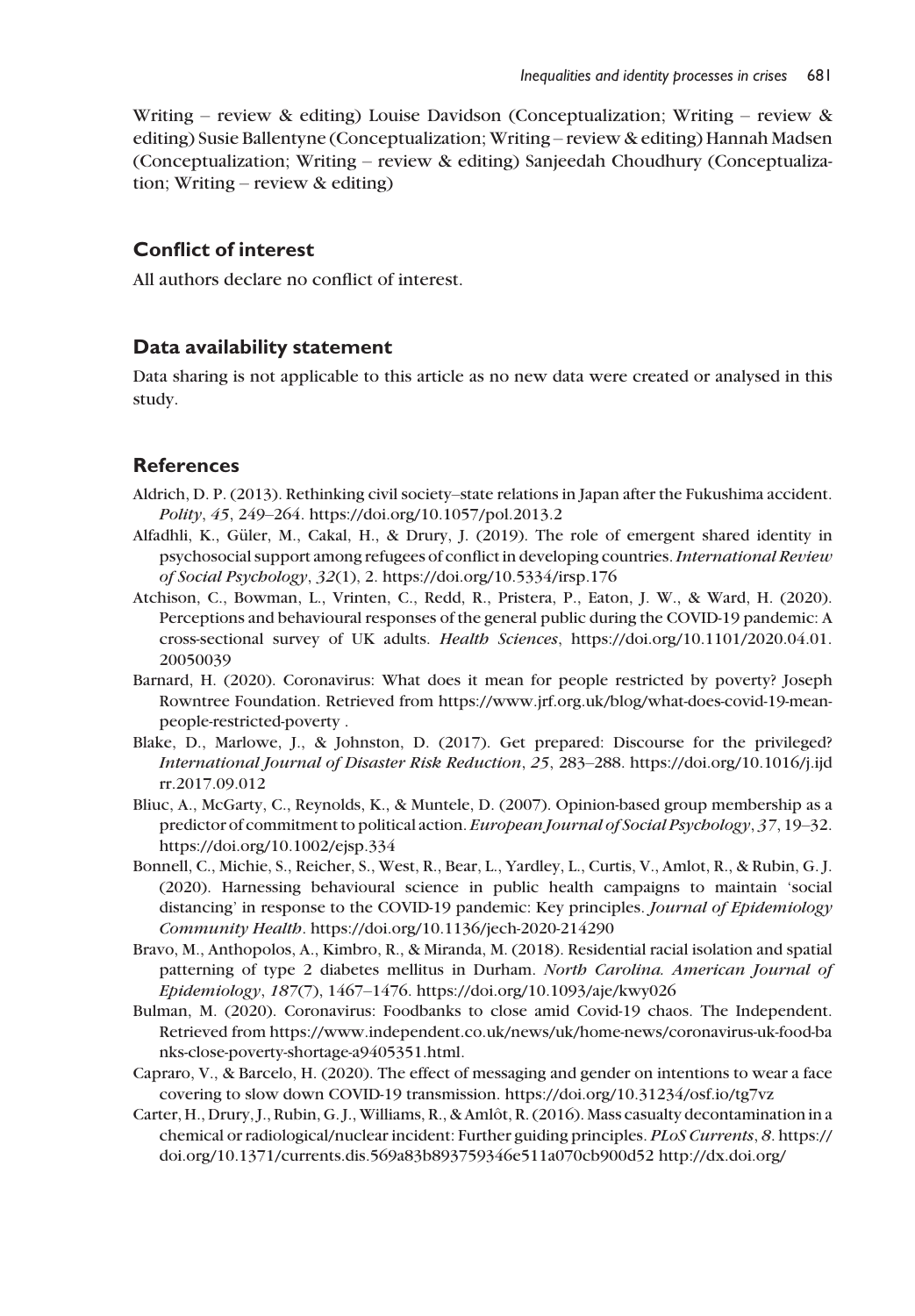- Charles, M. (2019). ComeUnity and community in the face of impunity. In D. Bulley, J. Edkins & N. El-Nany (Eds.), After Grenfell violence, resistance and response (pp. 167–192). London, UK: Pluto Press.
- Cikara, M., Bruneau, E., & Saxe, R. (2011). Us and them: Intergroup failures of empathy. Current Direction in Psychological Science, 20, 149–153.<https://doi.org/10.1177/0963721411408713>
- Cohn, S., & Kutalek, R. (2016). Historical parallels, Ebola virus disease and cholera: understanding community distrust and social violence with epidemics. PLoS Current Outbreaks, 8. [https://doi.](https://doi.org/10.1371/currents.outbreaks.aa1f2b60e8d43939b43fbd93e1a63a94) [org/10.1371/currents.outbreaks.aa1f2b60e8d43939b43fbd93e1a63a94](https://doi.org/10.1371/currents.outbreaks.aa1f2b60e8d43939b43fbd93e1a63a94)
- Dash, N. (2013). Race and ethnicity. In D. Thomas, B. Phillips, W. Lovekamp & A. Fothergill (Eds.), Social vulnerability to disasters (2nd edn) (pp. 113–128). Boca Raton, FL: CRC Press, Taylor & Francis Group.
- De Silva, M. M. G. T., & Kawasaki, A. (2018). Socioeconomic vulnerability to disaster risk: a case study of flood and drought impact in a rural sri lankan community. Ecological Economics, 152, 131– 140.<https://doi.org/10.1016/j.ecolecon.2018.05.010>
- Dovido, J. F., Ikizler, E. G., Kunst, J. R., & Levy, A. (2020). Common identity and humanity. In J. Jetten, S. D. Reicher, S. A. Haslam & T. Cruwys (Eds.), Together apart the psychology of COVID-19 (pp. 142–146). London, UK: SAGE Publications.
- Drury, J., Brown, R., Gonzalez, R., & Miranda, D. (2016). Emergent social identity and observing social support predict social support provided by survivors in a disaster: Solidarity in the 2010 Chile earthquake. European Journal of Social Psychology, 46, 209–223. [https://doi.org/10.](https://doi.org/10.1002/ejsp.2146) [1002/ejsp.2146](https://doi.org/10.1002/ejsp.2146)
- Drury, J., Carter, H., Cocking, C., Ntontis, E., Tekin Guven, S., & Amlot, R. (2019). Facilitating ^ collective psychosocial resilience in the public in emergencies: Twelve recommendations based on the social identity approach. Frontiers in Public Health, 7, 1–21. [https://doi.org/10.3389/](https://doi.org/10.3389/fpubh.2019.00141) [fpubh.2019.00141](https://doi.org/10.3389/fpubh.2019.00141)
- Drury, J., Cocking, C., & Reicher, S. D. (2009). Everyone for themselves? A comparative study of crowd solidarity among emergency survivors. British Journal of Social Psychology, 48, 487– 506.<https://doi.org/10.1348/014466608X357893>
- Drury, J., Novelli, D., & Stott, C. (2015). Managing to avert disaster: Explaining collective resilience at an outdoor music event. European Journal of Social Psychology, 49, 533–547. [https://doi.org/](https://doi.org/10.1002/ejsp.2108) [10.1002/ejsp.2108](https://doi.org/10.1002/ejsp.2108)
- Drury, J., & Reicher, S. (2009). Collective psychological empowerment as a model of social change: Researching crowds and power.Journal of Social Issues, 65, 707–725. [https://doi.org/10.1111/](https://doi.org/10.1111/j.1540-4560.2009.01622.x) [j.1540-4560.2009.01622.x](https://doi.org/10.1111/j.1540-4560.2009.01622.x)
- Drury, J., & Tekin Guven, S. (2020). Emergencies and disasters. In J. Jetten, S. D. Reicher, A. A. Haslam, & T. Cruwys (Eds.). Together apart the psychology of COVID-19 (pp. 97–101). London, UK: Sage.
- Garg, S., Kim, L., Whitaker, M., Ohalloran, A., Cummings, C., Holstein, R. ... Fry, A. (2020). Hospitalization rates and characteristics of patients hospitalized with laboratory-confirmed Coronavirus disease 2019 – COVID-NET, 14 states, March 1–30, 2020. Morbidity and Mortality Weekly Report (MMWR), 69, 458–464. [https://doi.org/10.15585/mmwr.mm6915e3externalic](https://doi.org/10.15585/mmwr.mm6915e3externalicon) [on](https://doi.org/10.15585/mmwr.mm6915e3externalicon).
- Gidda, M. (2020). BAME people disproportionately targeted by coronavirus fines. Retrieved from, [https://libertyinvestigates.org.uk/articles/bame-people-disproportionately-targeted-by-corona](https://libertyinvestigates.org.uk/articles/bame-people-disproportionately-targeted-by-coronavirus-fines/) [virus-fines/](https://libertyinvestigates.org.uk/articles/bame-people-disproportionately-targeted-by-coronavirus-fines/). Accessed June 5, 2020
- Gov.uk (2019). Employment. Retrieved from [https://www.ethnicity-facts-figures.service.gov.uk/](https://www.ethnicity-facts-figures.service.gov.uk/work-pay-and-benefits/unemployment-and-economic-inactivity/unemployment/latest) [work-pay-and-benefits/unemployment-and-economic-inactivity/unemployment/latest.](https://www.ethnicity-facts-figures.service.gov.uk/work-pay-and-benefits/unemployment-and-economic-inactivity/unemployment/latest) Accessed June 5, 2020
- Gratz, R. (2015). We're still here ya bastards: How the people of New Orleans rebuilt their city. New York, NY: Nation Books.
- Hartman, C., & Squires, G. D. (2006). There is no such thing as a natural disaster: Race, class and hurricane Katrina. New York, NY: Routledge.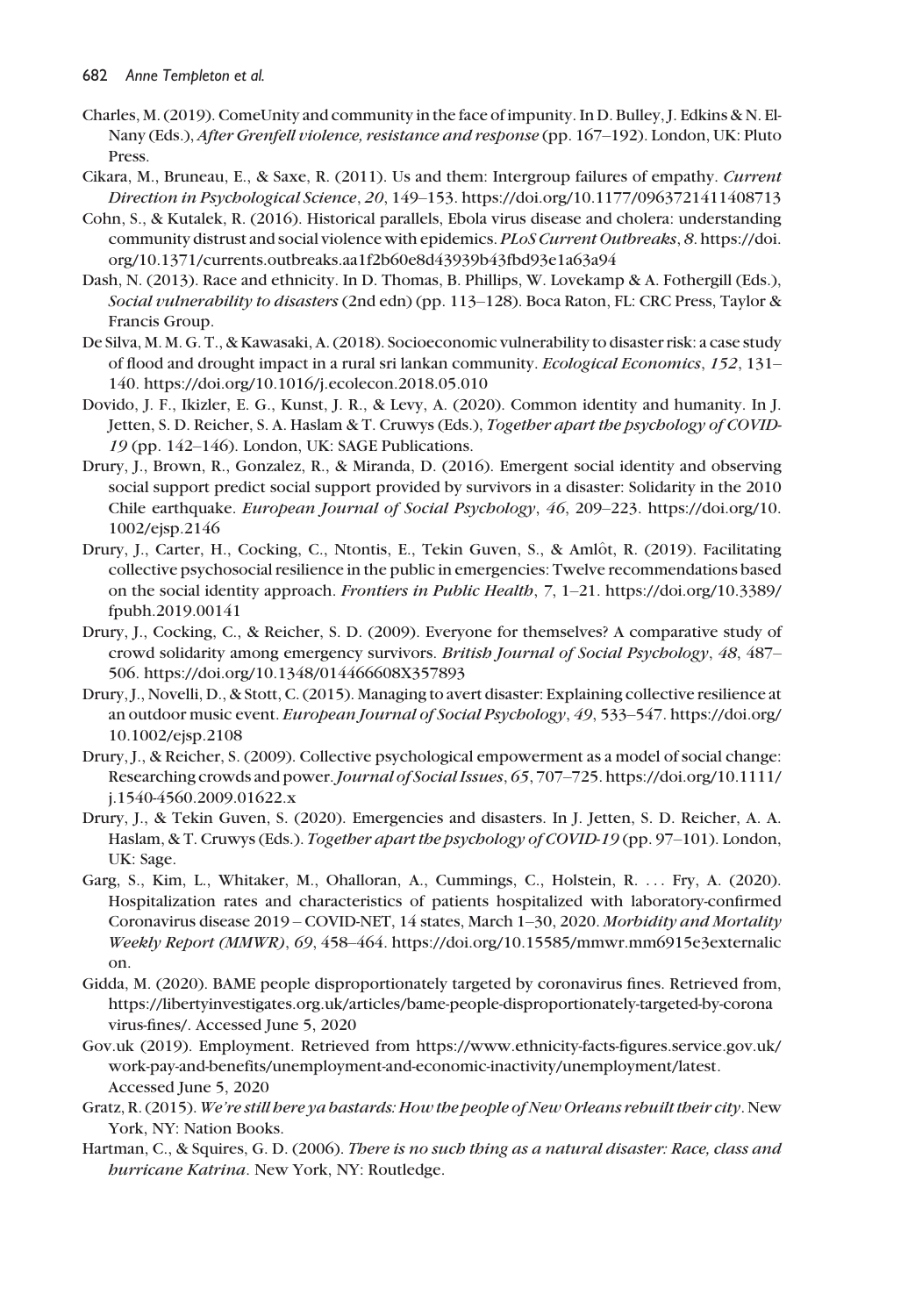- Haslam, S. A., Reicher, S. D., & Platow, M. J. (2010). The new psychology of leadership: Identity, influence and power. Hove, East Sussex, UK: Psychology Press.
- Hopkins, N., & Reicher, S. D. (2016). The psychology of health and well-being in mass gatherings: A review and a research agenda. Journal of Epidemiology and Global Health, 6(2), 49–57. <https://doi.org/10.1016/j.jegh.2015.06.001>
- Jackson, J., van Egmond, M., Choi, V., Halberstadt, J., Balanovic, J. et al (2019). Ecological and cultural factors underlying the global distribution of prejudice. PLoS One, 14, e0221953. [https://](https://doi.org/10.1371/journal.pone.0221953) [doi.org/10.1371/journal.pone.0221953](https://doi.org/10.1371/journal.pone.0221953)
- Jackson, S., Anderson, R., Johnson, N., & Sorlie, P. (2000). The relation of residential segregation to all-cause mortality: A study in Black and White. American Journal of Public Health, 90, 615– 617.<https://doi.org/10.2105/AJPH.90.4.615>
- Jetten, J., C. Haslam, & S. A. Haslam (Eds.) (2012). The social cure: Identity, health and well-being. New York, NY: Psychology Press.
- Jones, E. C., Gupta, S. N., Murphy, A. D., & Norris, F. H. (2011). Inequality, socioeconomic status, and social support in post-disaster mental health in Mexico. Human organisation, 70(1), 33-43. <https://doi.org/10.17730/humo.70.1.4h340201207274qj>.
- Legerski, J., Vernberg, E. M., & Noland, B. J. (2012). A qualitative analysis of barriers, challenges, and successes in meeting the needs of Hurricane Katrina evacuee families. Community Mental Health Journal, 48, 729–740.<https://doi.org/10.1007/s10597-011-9446-1>
- Levine, M., Prosser, A., Evans, D., & Reicher, S. (2005). Identity and emergency intervention: How social group memberships and inclusiveness of group boundaries shape helping behaviour. Personality and Social Psychology Bulletin, 31, 443–453. [https://doi.org/10.1177/](https://doi.org/10.1177/0146167204271651) [0146167204271651](https://doi.org/10.1177/0146167204271651)
- Levita, L. (2020). Initial research findings on the impact of COVID-19 on the well-being of young people aged 13 to 24 in the UK. COVID-19 Psychological Research Consortium (C19PRC).
- Lewis, J. (2005). Earthquake destruction: Corruption on the fault line. Transparency International, Global corruption report, 2005, 23–30.
- Loftquist, D. (2012). Multigenerational households: 2009–2011. American Community Survey Briefs. United States Census Bureau. Retrieved from [https://www2.census.gov/library/](https://www2.census.gov/library/publications/2012/acs/acsbr11-03.pdf.) [publications/2012/acs/acsbr11-03.pdf.](https://www2.census.gov/library/publications/2012/acs/acsbr11-03.pdf.) Accessed June 5, 2020
- Mazepus, H., & van Leeuwan, F. (2019). Fairness matters when responding to disasters: An experimental study of government legitimacy. Governance: An International Journal of Policy, Administration, and Institutions.<https://doi.org/10.1111/gove.12440>
- McGarty, C. (1999). Social categorisation in social psychology, London, UK: Sage.
- Muldoon, O. T., Acharya, K., Jay, S., Adhikari, K., Pettigrew, J., & Lowe, R. D. (2017). Community identity and collective efficacy: A social cure for traumatic stress in post-earthquake Nepal. European Journal of Social Psychology, 47, 904–915. [https://doi.org/10.1002/ejsp.](https://doi.org/10.1002/ejsp.2330) [2330](https://doi.org/10.1002/ejsp.2330)
- National Health Service (2020). Addressing impact of COVID-19 on BAME staff in the NHS. Retrieved from [https://www.england.nhs.uk/coronavirus/workforce/addressing-impact-of-covid-19-on](https://www.england.nhs.uk/coronavirus/workforce/addressing-impact-of-covid-19-on-bame-staff-in-the-nhs/)[bame-staff-in-the-nhs/.](https://www.england.nhs.uk/coronavirus/workforce/addressing-impact-of-covid-19-on-bame-staff-in-the-nhs/)
- New Zealand Government (2020). Unite against COVID-19: Look after others. Retrieved from [https://covid19.govt.nz/covid-19/how-were-uniting/looking-after-others/.](https://covid19.govt.nz/covid-19/how-were-uniting/looking-after-others/)
- Novelli, D. (2010). The social psychology of spatiality and crowding. Doctoral thesis (DPhil). University of Sussex.
- Novelli, D., Drury, J., Reicher, S., & Stott, C. (2013). Crowdedness mediates the effect of social identification on positive emotion in a crowd: a survey of two crowd events. PLoS One, 8(11), e78983.<https://doi.org/10.1371/journal.pone.0078983>
- Ntontis, E., Drury, J., Amlôt, R., Rubin, J., & Williams, R. (2020). Endurance or decline of emergent groups following a flood disaster: Implications for community resilience. International Journal of Disasters Risk Reduction, 45, e101493.<https://doi.org/10.1016/j.ijdrr.2020.101493>
- Oliver-Smith, A. (1991). Successes and failures in post-disaster resettlement. Disasters, 15(1), 12–23. <https://doi.org/10.1111/j.1467-7717.1991.tb00423.x>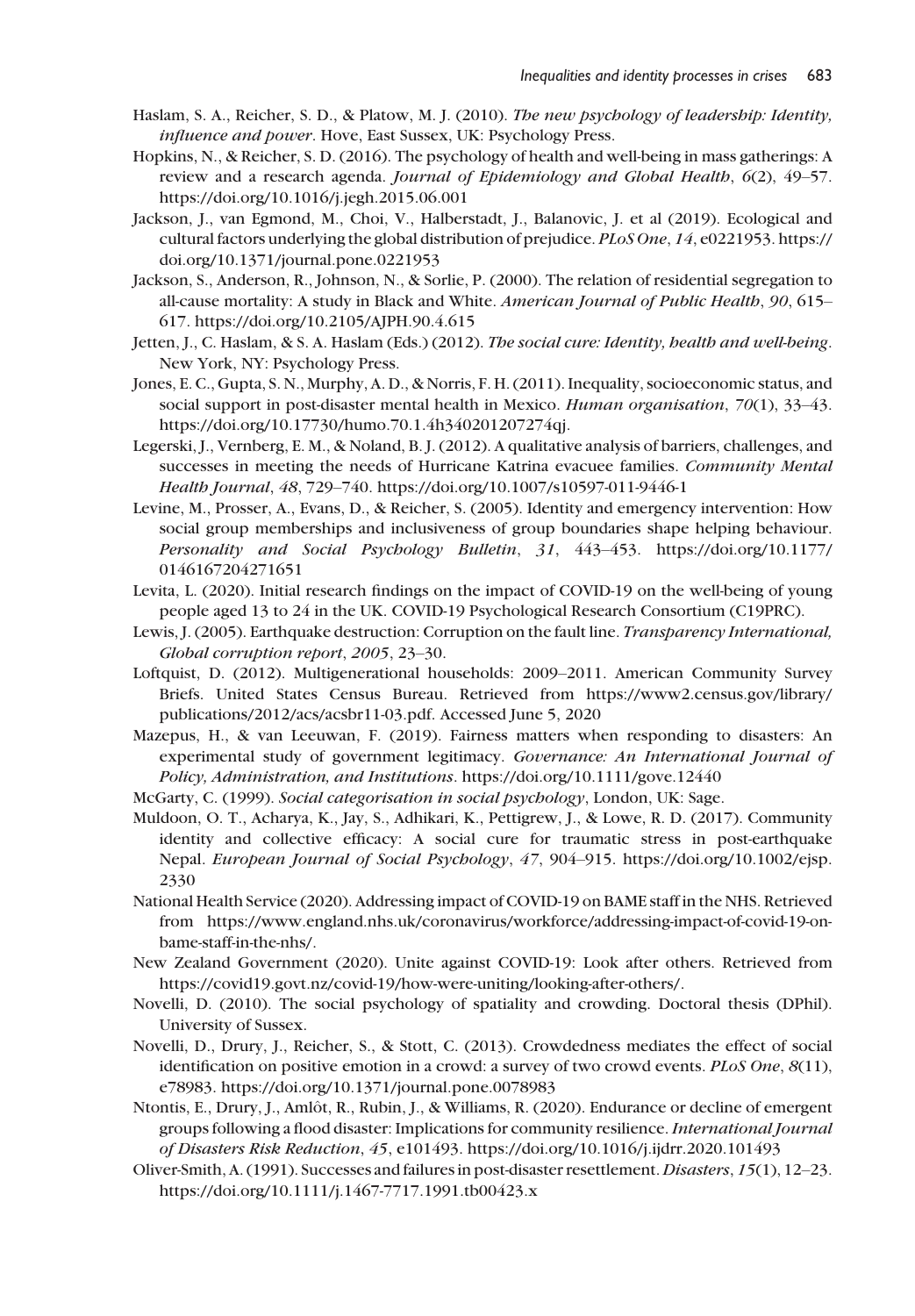- ONS (2020). Coronavirus-related deaths by ethnic group, England and Wales methodology. Retrieved June 5 from, [https://www.ons.gov.uk/peoplepopulationandcommunity/birthsdea](https://www.ons.gov.uk/peoplepopulationandcommunity/birthsdeathsandmarriages/deaths/methodologies/coronavirusrelateddeathsbyethnicgroupenglandandwalesmethodology) [thsandmarriages/deaths/methodologies/coronavirusrelateddeathsbyethnicgroupenglanda](https://www.ons.gov.uk/peoplepopulationandcommunity/birthsdeathsandmarriages/deaths/methodologies/coronavirusrelateddeathsbyethnicgroupenglandandwalesmethodology) [ndwalesmethodology](https://www.ons.gov.uk/peoplepopulationandcommunity/birthsdeathsandmarriages/deaths/methodologies/coronavirusrelateddeathsbyethnicgroupenglandandwalesmethodology).
- Pelling, M., & Dill, K. (2006). Natural disasters as catalysts of political action. Media Development, 53, 7.<http://burmalibrary.org/docs4/Pelling-Disasters-1.pdf> .
- Pitarka, A., Irikura, K., Iwata, T., & Sekiguchi, H. (1998). Three-dimensional simulation of the nearfault ground motion for the 1995 Hyogo-ken Nanbu (Kobe), Japan, earthquake. Bulletin of the Seismological Society of America, 88(2), 428–440.
- Platow, N. J., Haslam, A., Reicher, S. D., & Steffens, N. K. (2015). There is no leadership if no-one follows: Why leadership is necessarily a group process. International Coaching Psychology Review, 10(1), 20–37.
- Public Health England (2020). Disparities in the risk and outcomes of COVID-19. Retrieved from [https://assets.publishing.service.gov.uk/government/uploads/system/uploads/attachment\\_da](https://assets.publishing.service.gov.uk/government/uploads/system/uploads/attachment_data/file/890258/disparities_review.pdf) [ta/file/890258/disparities\\_review.pdf](https://assets.publishing.service.gov.uk/government/uploads/system/uploads/attachment_data/file/890258/disparities_review.pdf).
- Pucic, J. (2014). Do as I say (and do): Ethical leadership through the eyes of lower ranks. *Journal of* Business Ethics, 129(3), 655–671.<https://doi.org/10.1007/s10551-014-2190-z>
- Radical Housing Network, Hudson, B., & Tucker, P. (2019). Struggles for social housing justice. In D. Bulley, J. Edkins & N. El-Nany (Eds.), After Grenfell violence, resistance and response (pp. 62– 74). London, UK: Pluto Press.
- Reicher, S. D. (1984). The St. Pauls' riot: An explanation of the limits of crowd action in terms of a social identity model. *European Journal of Social Psychology*, 14(1), 1-21. [https://doi.org/10.](https://doi.org/10.1002/ejsp.2420140102) [1002/ejsp.2420140102](https://doi.org/10.1002/ejsp.2420140102)
- Reicher, S. D. (2020). Cummings' actions have taken the 'we' out of keeping to lockdown rules. The Guardian. Retrieved from [https://www.theguardian.com/commentisfree/2020/may/26/](https://www.theguardian.com/commentisfree/2020/may/26/dominic-cummings-lockdown-rules-coronavirus) [dominic-cummings-lockdown-rules-coronavirus](https://www.theguardian.com/commentisfree/2020/may/26/dominic-cummings-lockdown-rules-coronavirus) [.](http://.)
- Renwick, D. (2019). Organizing in mute. In D. Bulley, J. Edkins & N. El-Nany (Eds.), After Grenfell violence, resistance and response (pp. 19–46). London, UK: Pluto Press.
- RNZ (2020). Prime Minister Jacinda Ardern statement to the nation on Covid-19, March 21 [Video). YouTube. Retrieved from [https://www.youtube.com/channel/UCp4OXwfZE1SaCQ4jRAua](https://www.youtube.com/channel/UCp4OXwfZE1SaCQ4jRAuaoXQ) [oXQ.](https://www.youtube.com/channel/UCp4OXwfZE1SaCQ4jRAuaoXQ)
- Rubin, J., Almlot, R., Page, L., & Wessely, S. (2009). Public perceptions, anxiety, and behaviour ^ change in relation to the swine flu outbreak: Cross sectional telephone survey. British Medical Journal, 330, b2651.<https://doi.org/10.1136/bmj.b2651>
- Shelter (2020). Housing advice: coronavirus (COVID-19). Retrieved from [https://england.shelter.](https://england.shelter.org.uk/housing_advice/coronavirus) [org.uk/housing\\_advice/coronavirus.](https://england.shelter.org.uk/housing_advice/coronavirus)
- Smith, D. (2020). 'I'm not going to do it': Trump rejects his own administration's advice on masks. The Guardian. Retrieved from [https://www.theguardian.com/world/2020/apr/03/im-not](https://www.theguardian.com/world/2020/apr/03/im-not-going-to-do-it-trump-refutes-his-own-administrations-advice-on-masks)[going-to-do-it-trump-refutes-his-own-administrations-advice-on-masks.](https://www.theguardian.com/world/2020/apr/03/im-not-going-to-do-it-trump-refutes-his-own-administrations-advice-on-masks)
- Smith, N. (2006). There's no such thing as a natural disaster. Understanding Katrina: perspectives from the social sciences, 11. Retrieved from [http://blogs.ubc.ca/naturalhazards/files/2016/03/](http://blogs.ubc.ca/naturalhazards/files/2016/03/Smith-There%2019s-No-Such-Thing-as-a-Natural-Disaster.pdf) [Smith-There's-No-Such-Thing-as-a-Natural-Disaster.pdf](http://blogs.ubc.ca/naturalhazards/files/2016/03/Smith-There%2019s-No-Such-Thing-as-a-Natural-Disaster.pdf).
- Steffens, N. K., Haslam, S. A., Ryan, M. K., & Kessler, T. (2013). Leader performance and prototypicality: Their inter-relationship and impact on leaders' identity entrepreneurship. European journal of social psychology, 43(7), 606–613.<https://doi.org/10.1002/ejsp.1985>
- Stott, C., Hutchison, P., & Drury, J. (2001). 'Hooligans' abroad? Inter-group dynamics, social identity and participation in collective 'disorder' at the 1998 World Cup Finals. British Journal of Social Psychology, 40, 359–384.<https://doi.org/10.1348/014466601164876>
- Tajfel, H., & Turner, J. C. (1979). An intergrative theory of intergroup conflict. In W. G. Austin & S. Worchel (Eds.), The social psychology of intergroup relations (pp. 33-47). Brooks/Cole.
- Tang, C., & Wong, C.-Y. (2003). An outbreak of the severe acute respiratory syndrome: predictors of health behaviours and effect of community prevention measures in Hong Kong, China. The American Journal of Public Health, 93, 1887–1888.<https://doi.org/10.2105/ajph.93.11.1887>